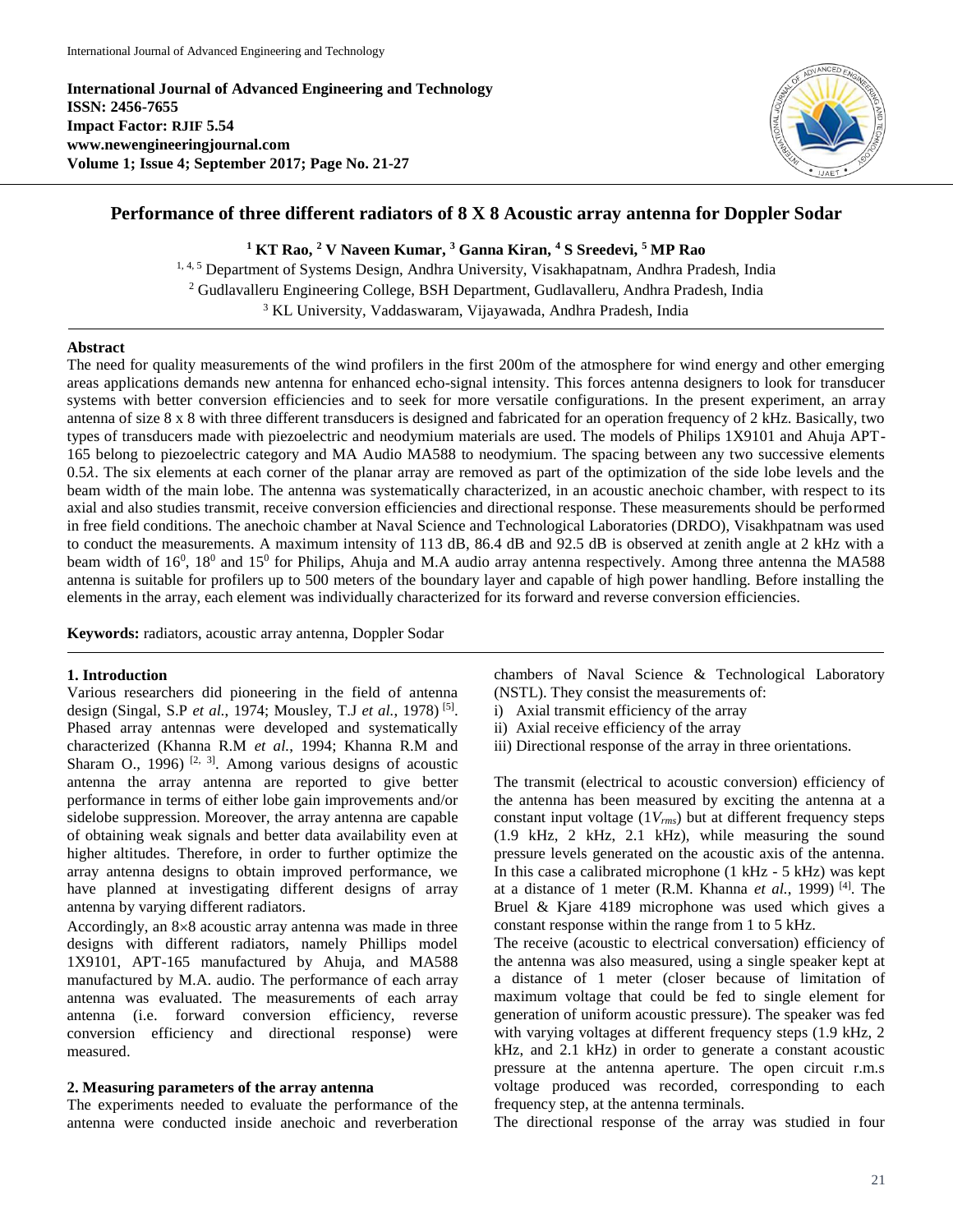different orientations. Measurements were made for only three orientations because two of the orientations are symmetrical. In each orientation, the iron rod was moved to the diagonal of the antenna inside the anechoic chamber. The output of the microphone, which was positioned at a distance of 1 meter from the acoustic center of the antenna on the axis, was measured by recording the generated sound pressure level.

#### **3. Design work of three array antenna**

### **3.1 Uniform equispaced 88 planar array antenna made with model 1X9101 Philips tweeters**

An 8×8 array was designed, fabricated and tested using commercially available Philips piezoelectric tweeters. A wooden square pane of length 22.5 cm covered with polyurethane foam was made as the base for embedding the tweeters. The foam was used for absorption of all the reflected acoustic energy. All the tweeters of each  $4\Omega$  impedance were equally placed on this wooden base. Six corner elements on each side of the array were later removed as part of the optimization of beam parameters such as beam width and side lobe suppression. Thus, a total of 24 elements were eliminated from the 8×8 array of 64 elements. The remaining 40 elements are connected in series and parallel fashion to each other so that a total impedance of  $4\Omega$  was achieved for the array. The array was operated at 2 kHz and the spacing between centres of adjacent elements was equal to half the wavelength. The design of array structure and outlay were shown in the Figure 1. The Philips tweeter of model IX9101 was chosen for the

array, and its technical specifications are as follows:

- Diameter of each tweeter: 2.54 cm
- Sensitivity: 97dB/W/m
- $I$  Impedance:  $4\Omega$
- Maximum power of each element: 120 W
- Maximum Sound dispersion: 90°

## **3.2 Uniform equispaced 88 planar array antenna made with APT-165 Ahuja tweeters**

The second acoustic planar array antenna was designed with APT-165 piezo tweeters. The array design was similar to the one described in the previous case (using Philips tweeters) but the dimensions of the wooden pane was increased to 84×84  $cm<sup>2</sup>$  due to larger size of the APT-165 piezo tweeters. Accordingly, the array in this case has been designed for 2 kHz and the corresponding spacing between adjacent elements was fixed at 11 cm.

The technical specification of Ahuja tweeters are as follows:

- $\blacksquare$  Model : APT 165
- Manufacturer : Ahuja
- Material : Piezoelectric
- Diameter : 110mm
- $\blacksquare$  SPl : 93 dB at 2.83 V/m
- Power : 300 W for 4  $\Omega$  systems and 150 W for 8  $\Omega$ systems
- Frequencies :  $1.8$  kHz to  $20$  kHz
- Impedance :  $1000 \Omega$  at 1 kHz
- Sound dispersion :  $45^\circ$  in vertical or horizontal position



**Fig 1:** Photograph of the array antenna made 40 elements (i) Philips (ii) Ahuja (iii) MA588 tweeters and (iv) tweeters outlay

### **3.3 Uniform equispaced 88 planar array antenna made with MA588 tweeters**

The third acoustic array, which was made with MA588 tweeters manufactured by M.A. Audio. The dimensions of the array are  $75\times75$  cm<sup>2</sup>. The array was operated at 2 kHz and spacing between centers of adjacent elements is equal to half the wavelength. The features of MA588 tweeters are:

- Neodymium Magnet
- 1" super dome tweeter
- continuous input power 30 watts per driver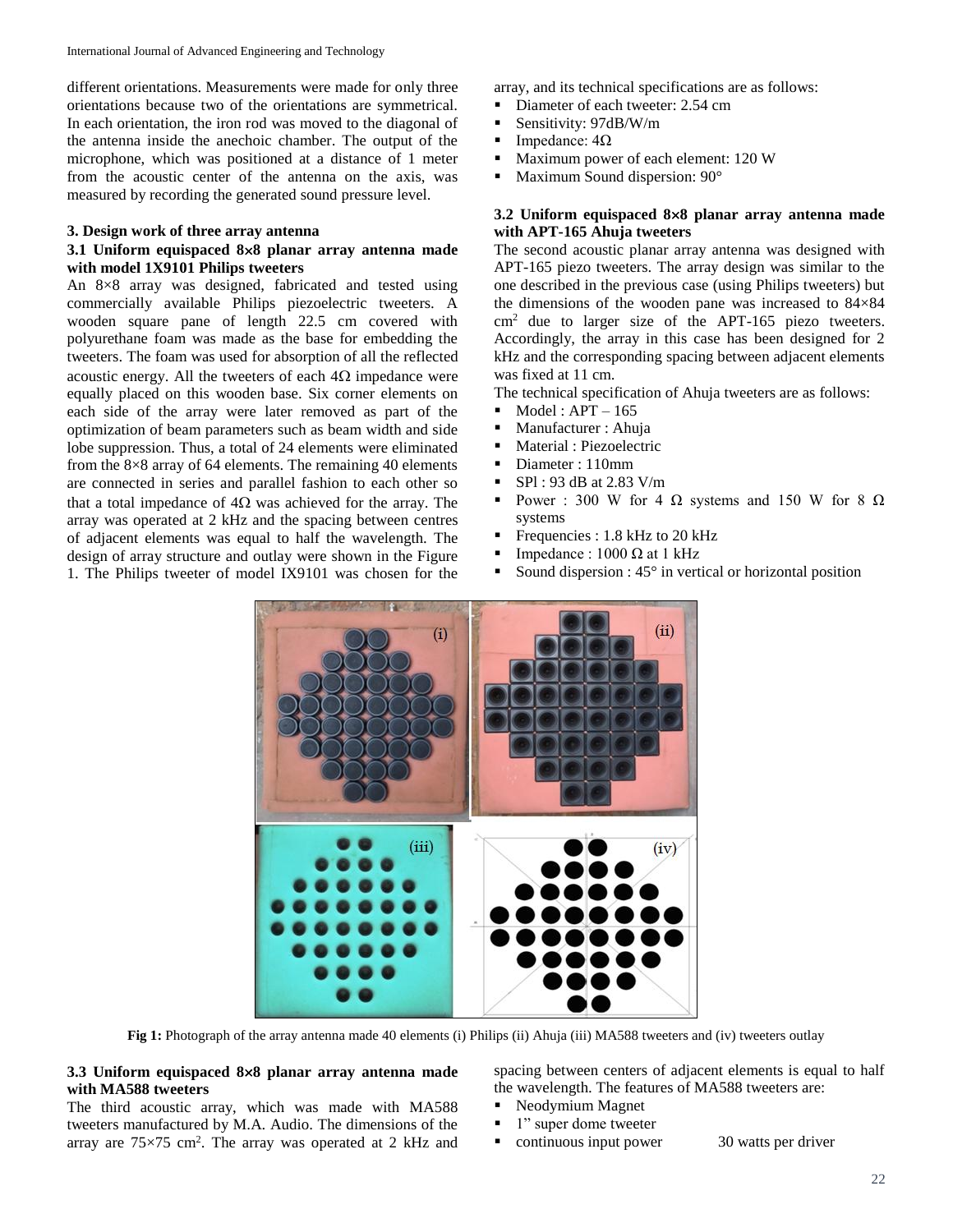International Journal of Advanced Engineering and Technology

| $\blacksquare$ | Peak input power     | 50 watts per driver |
|----------------|----------------------|---------------------|
| $\blacksquare$ | Sensitivity $@1W/1M$ | 90.2dB              |

#### **4. Experimental chambers for measurements 4.1 Experimental setup in anechoic chamber**

The basic method of measuring the normalized power of any acoustic antenna is to measure its transmitting intensity by varying its elevation angle (θ) and keep the azimuth angle (Φ) constant.

These measurements should be performed in free field conditions. The anechoic chamber at Naval Science and Technological Laboratories (DRDO), Visakhapatnam, described with the block diagram in Figure 2, was used to conduct the measurements. An anechoic chamber is a closed room in which there are no echoes. In a well designed acoustic anechoic chamber, the equipment under test will only receive signals which were emitted directly from the signal source, and not reflected from any other part of the chamber.



**Fig 2:** Block diagram representation of the experimental setup in the anechoic chamber

The array was fed with an amplified voltage input from an audio power amplifier. The power amplifier is driven by a frequency generator. A sensor receives the transmitted sound energy emitted by the array by placing the microphone (1 kHz  $-5$  kHz) at different angles of elevation from 0 to  $180^{\circ}$  in the intervals of  $5^0$ .

An iron rod of semi-circle shape with a diameter of 1m was marked with elevation angles from 0° to 180° for this purpose.



**Fig 3:** The experimental setup of Philips array antenna in the anechoic chamber

The sensor was placed manually at each angle and the relative intensity of array at that position was measured using Type 2250 Investigator Sound Level Meter (SLM) connected to the microphone. Experimental setup of Philips array antenna in the anechoic chamber was shown in Figure 3. It can be seen from the figure that the antenna array was exactly positioned at the middle of the semi circle (i.e., at  $90^0$ ) so as to minimize or eliminate the errors in the measured pattern.

## **4.2 Experimental setup in reverberation chamber**

The reverse conversion efficiency of array antenna was measured in reverberation chamber again at the N.S.T.L, Visakhapatnam. During the experiment, the acoustic source and the array were kept at a standard distance of 1 m. The received power of the array was measured when a certain frequency from the source was being transmitted. The source

is fed by a frequency generator through an audio power amplifier, as shown in Figure 4.

The received power of the array in watts is converted into sound intensity (dB) by the following relationship:

$$
dB = 10 \log (P_2 / P_1) \cdots
$$
 (1)

Where  $P_1$  is the reference power = 0.001W and  $P_2$  is the received power of array.



**Fig 4:** Experimental set-up in reverberation chamber for three different radiators array antenna

#### **5. Results and discussion**

#### **5.1 Axial transmit efficiencies of three antenna**

### **5.1.1 Axial efficiencies of 88 Ahuja array antenna with 40 radiators**

The transmit efficiency response has been measured by positioning the microphone at a point one meter form the acoustic center of the array, along its axis. The different positions of the microphone and its corresponding sound pressure level reading at three different frequency steps at 1.9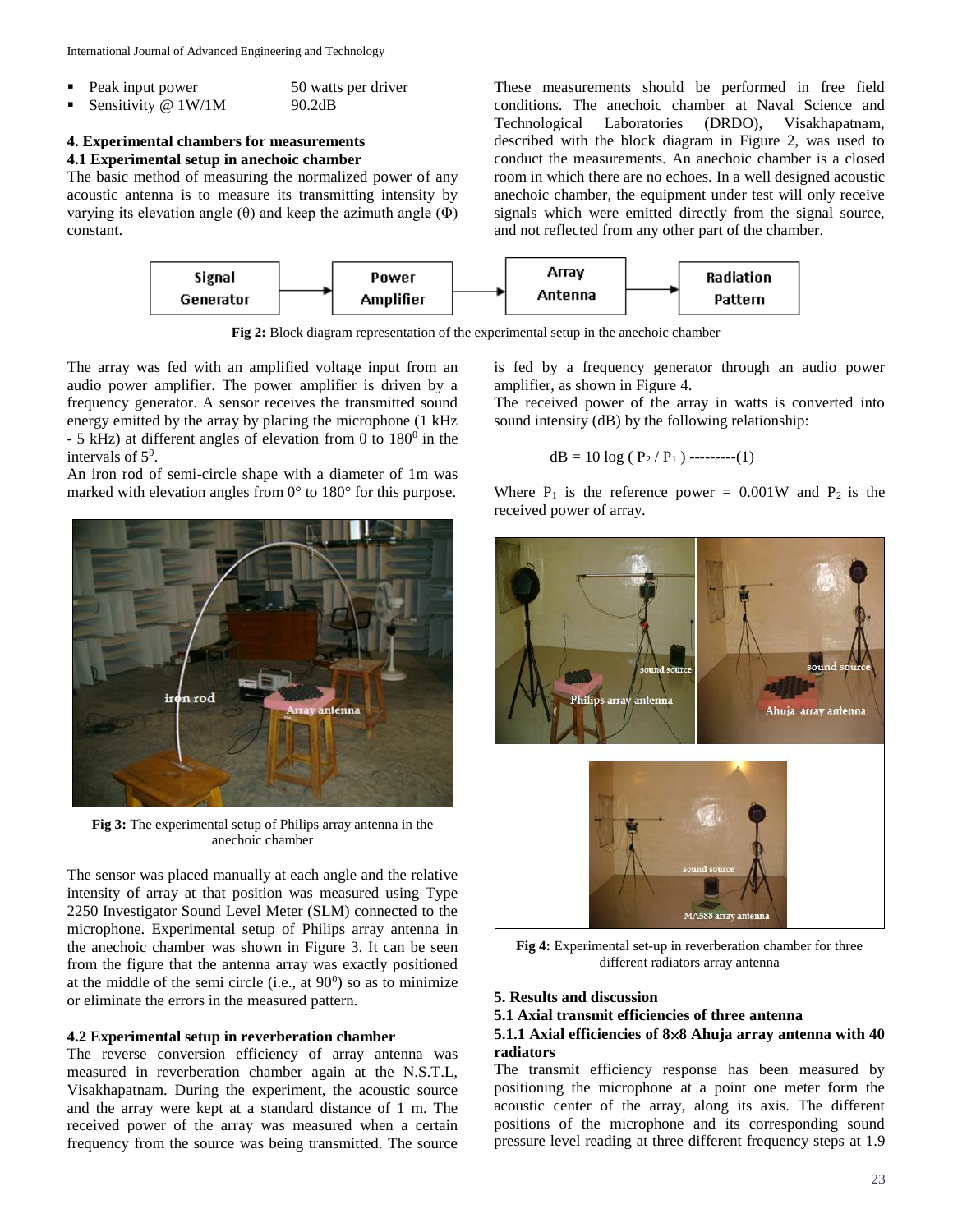kHz, 2 kHz, 2.1 kHz. As expected, the SPL meter reading in  $dB$  has been the highest for all the three frequencies at  $90^\circ$ . The normalized power was deduced by subtracting the SPL meter reading of the highest intensity from the SPL meter reading at each elevation angle.

The variations of normalized power as a function of elevation angle were further drawn in Figure 5 to demonstrate the trends of Normalized polar radiation patterns of Ahuja array antenna

with 40 radiators for three different frequency steps of 1.9 kHz, 2 kHz and 2.1 kHz. The 1.9 kHz pattern has the beam width of  $20^0$  and the side lobe level of -6dB. The 2 kHz pattern on the other hand was marked by relatively narrow beam width of 16<sup>0</sup> and larger suppression in the side lobe level of -15dB, which were highly desirable. And, the 2.1 kHz pattern has a beam width of  $20^0$  and side lobe level of -5dB.



**Fig 5:** Normalized polar radiation pattern of the uniform 8 x 8 Ahuja array antenna at three frequency steps 1.9 kHz, 2 kHz and 2.1 kHz.

It can be clearly seen from the figure 5 that the radiation power for 2 kHz pattern is directed toward 90<sup>0</sup> elevation angle while greatly suppressing the radiation at all the side lobes resulting in high gain and narrow beam width. On the other hand, the radiation powers for the remaining two frequencies were also high in the elevation angles between  $25$  and  $50^0$ apart from the  $90^0$  leading to larger beam widths and higher side lobe levels for these frequencies.

#### **5.1.2 Axial efficiencies of 8 x 8 Philips array antenna with 40 radiators**

The figure 6 shows the radiation pattern of Philips array antenna with 40 radiators in three different frequency steps i.e 1.9 kHz, 2 kHz and 2.1 kHz. The pattern of 1.9 kHz has beam width of  $16^0$  and the side lobe level of  $-19$ dB, and the 2 kHz pattern has a beam width of  $14<sup>0</sup>$  and side lobe level of  $-18dB$ whereas 2.1 kHz pattern displays a beam width of  $16<sup>0</sup>$  and side lobe level -12dB.



**Fig 6:** Normalized Radiation pattern of the uniform 8 x 8 Philips array antenna at three frequency steps 1.9 kHz, 2 kHz, 2.1 kHz.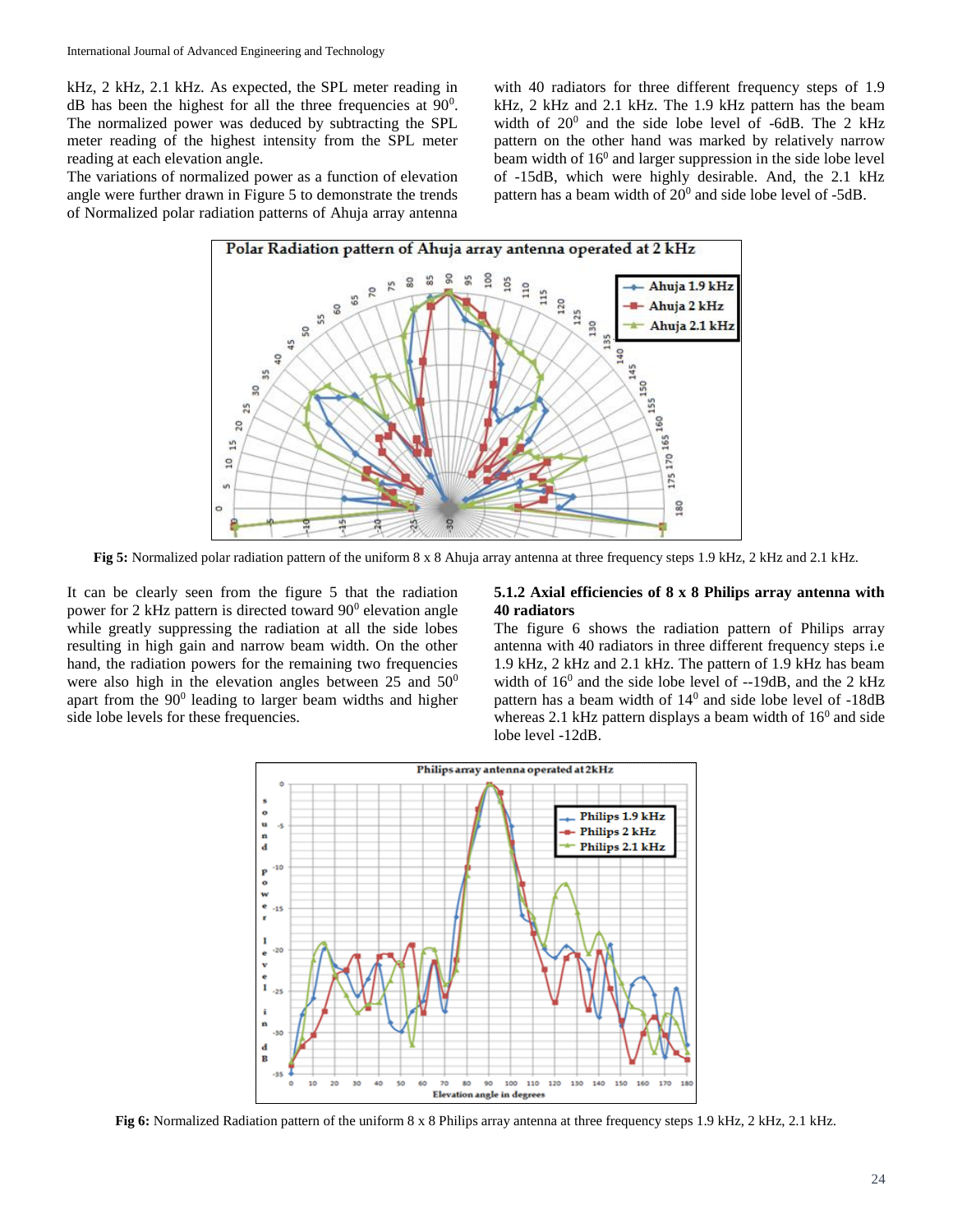### **5.1.3 Axial efficiencies of 88 MA588 array antenna with 40 radiators**

The Figure 7 shows the polar radiation pattern of MA588 array antenna with 40 radiators in three different frequency steps i.e 1.9 kHz, 2 kHz and 2.1 kHz. As evident from the

figure that the 2 kHz pattern shows the narrow beam width of 15<sup>0</sup> and better side lobe suppression of -16dB. Whereas, the beam width and side lobe suppressions for the lower and upper frequencies of 1.9 and 2.1 kHz are observed at  $20^0$  and -14dB, and  $18^0$  and -16dB, respectively.



**Fig 7:** Normalized polar Radiation pattern of the uniform  $8 \times 8$  MA588 array antenna at three frequency steps 1.9 kHz, 2 kHz, 2.1 kHz.

#### **5.2 Reverse conversion efficiency of three antenna**

In the case of reverse conversion efficiency (i.e. when the array acts as a microphone), a constant sound field is generated at the same frequency steps, in the case of each transducer, at the element aperture. This is done by exciting a single antenna kept at a distance of one meter from the receiving elements. In this case, an R.M.S voltage generated at the transducer output corresponding to each measurement is recorded. This measurement provides spectral response of reverse conversion efficiency of each transducer in Volts per Pascal of acoustic pressure.

### **5.2.1 Axial receive efficiency of 88 Ahuja array antenna with 40 elements**

The Ahuja array antenna was operated at 2 kHz and also at

frequency steps of 1.9 kHz and 2.1 kHz. The sound source maintained in reverberation chamber was approximately 100dB. Then reverse conversion efficiency was calculated using equation (1). The received power  $P_2$  was estimated using the expression  $P_2 = \frac{v^2}{R}$  where V is the measured r.m.s voltage and R is the impedance of the array, which is taken as 4Ω. The reference power  $P_1$  was equal to 0.001 W. The calculated reverse conversion efficiency values for all frequencies of operation are shown in table 4.4a. As can be seen from the table, the reverse conversion efficiency is higher at the frequency for which the array is designed. It has been observed to decrease for frequencies below and above from the designed frequency of 2 kHz.

| <b>Frequency (kHz)</b> | r.m.s voltage $(V)$ | Source Intensity (dB) | <b>Array Intensity (dB)</b> | Efficiency $(\% )$ |
|------------------------|---------------------|-----------------------|-----------------------------|--------------------|
|                        | ).32                | 100                   | 14.082                      | 14.08              |
|                        | ).35                | QQ                    | .4.86                       | 15.01              |
| <u>.</u>               | <b>J.30</b>         | QQ                    |                             | 13.65              |

Table 1: Reverse conversion efficiency of the Ahuja array antenna

### **5.2.2 Axial receive efficiency of 88 Philips array antenna with 40 elements**

The reverse conversion efficiency values for the Philips array antenna were also calculated and listed in table 2. For this

array too, the results indicate maximum value of reverse conversion efficiency for the frequency of 2 kHz and decreased values were observed for 1.9 and 2.1 kHz frequencies.

| <b>Frequency</b> (kHz) | r.m.s voltage $(V)$ | Source Intensity (dB) | <b>Array Intensity (dB)</b> | Efficiency $(\% )$ |
|------------------------|---------------------|-----------------------|-----------------------------|--------------------|
|                        | 0.46                |                       |                             | .7.05              |
|                        | 0.46                | 98                    | $\cdots$                    | .7.58              |
| <u>.</u>               | .).44               | 100                   | .6.84                       | 6.84               |

**Table 2:** Reverse conversion efficiency of the Philips array antenna

# **5.2.3 Axial receive efficiency of 8x8 MA588 array antenna with 40 elements**

The axial reverse conversion efficiency values were calculated

for MA588 array antenna operated at three different frequencies of 1.9, 2 and 2.1 kHz, and the results were found similar to the other arrays, as listed in table 3.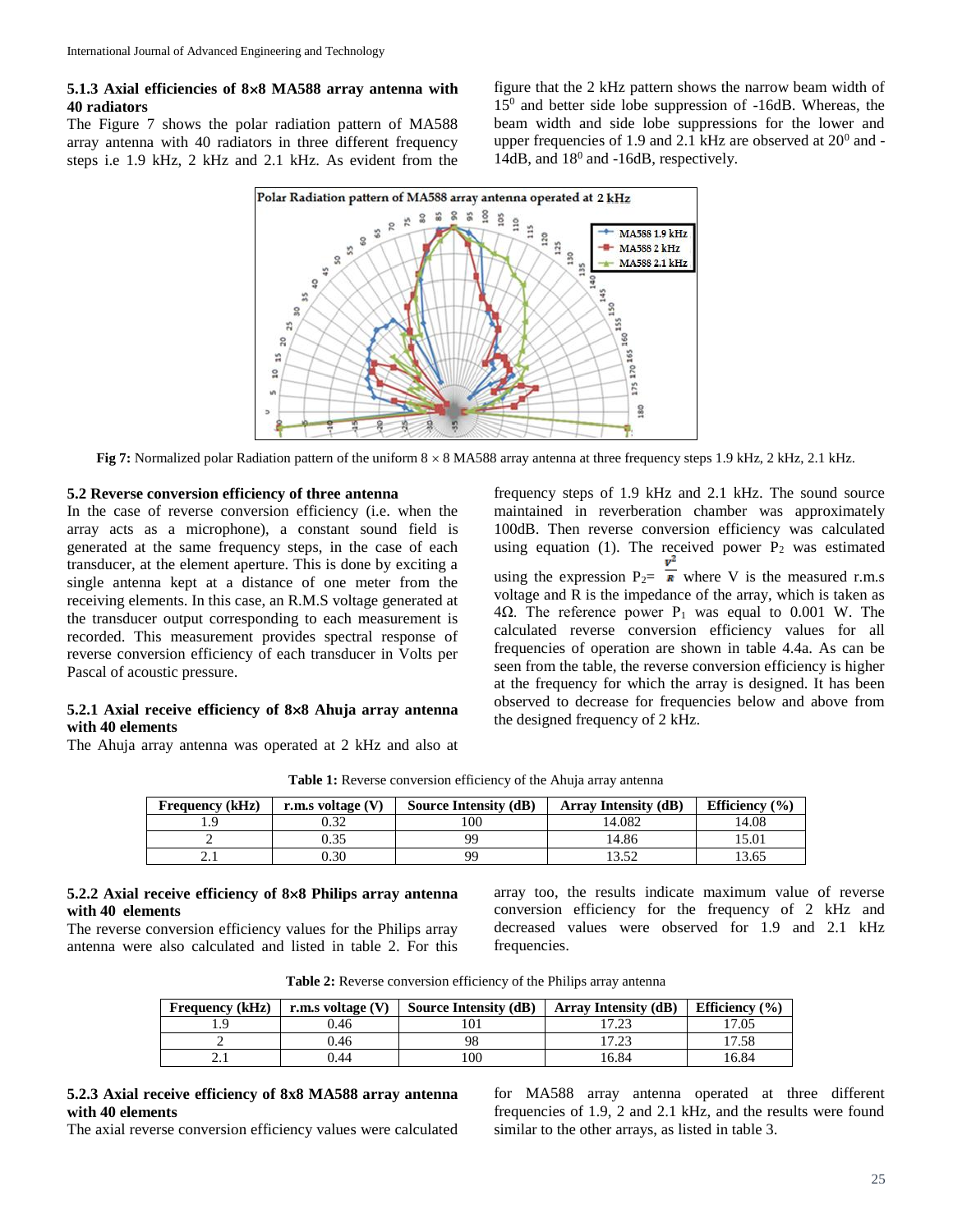| <b>Frequency (kHz)</b> | r.m.s voltage (V) | <b>Source Intensity (dB)</b> | $\vert$ Array Intensity (dB) | Efficiency $(\% )$ |
|------------------------|-------------------|------------------------------|------------------------------|--------------------|
|                        | J.74              | QC                           | $-1.36$                      |                    |
| ن. ب                   | ).78              |                              | 21.86                        | 22.31              |
|                        |                   | Q۵                           | 21.48                        | 21.69              |

**Table 3:** Reverse conversion efficiency of the MA588 array antenna

#### **5.3 Directional response of 88 array antenna with 40 radiators**

The directional response of the array was measured in three different orientations, as shown in Figure 8. Since the

orientations  $AA<sup>1</sup>$  and  $CC<sup>1</sup>$  are symmetrical to each other, they are considered as one and  $BB<sup>1</sup>$  and  $DD<sup>1</sup>$  are the other two orientations.



**Fig 8:** Directional response of the antenna with 40 radiators in three different orientations

The Figure 9 shows the polar radiation pattern of MA 588 array antennas with 40 radiators operated at 2 kHz



**Fig 9:** Directional response of MA588 array antenna of 40 elements

The Figure 10 shows the polar radiation pattern of Ahuja array antenna with 40 radiators operated at 2 kHz. The radiation patterns for the orientations AA' and BB' appear more or less similar with weak side lobes, thus indicating larger directivity for these orientations. On the other hand, the DD' orientation resulted in a strong gating lobe in between the elevations angles 15-45<sup>0</sup> , but still appears to have shown better directivity.